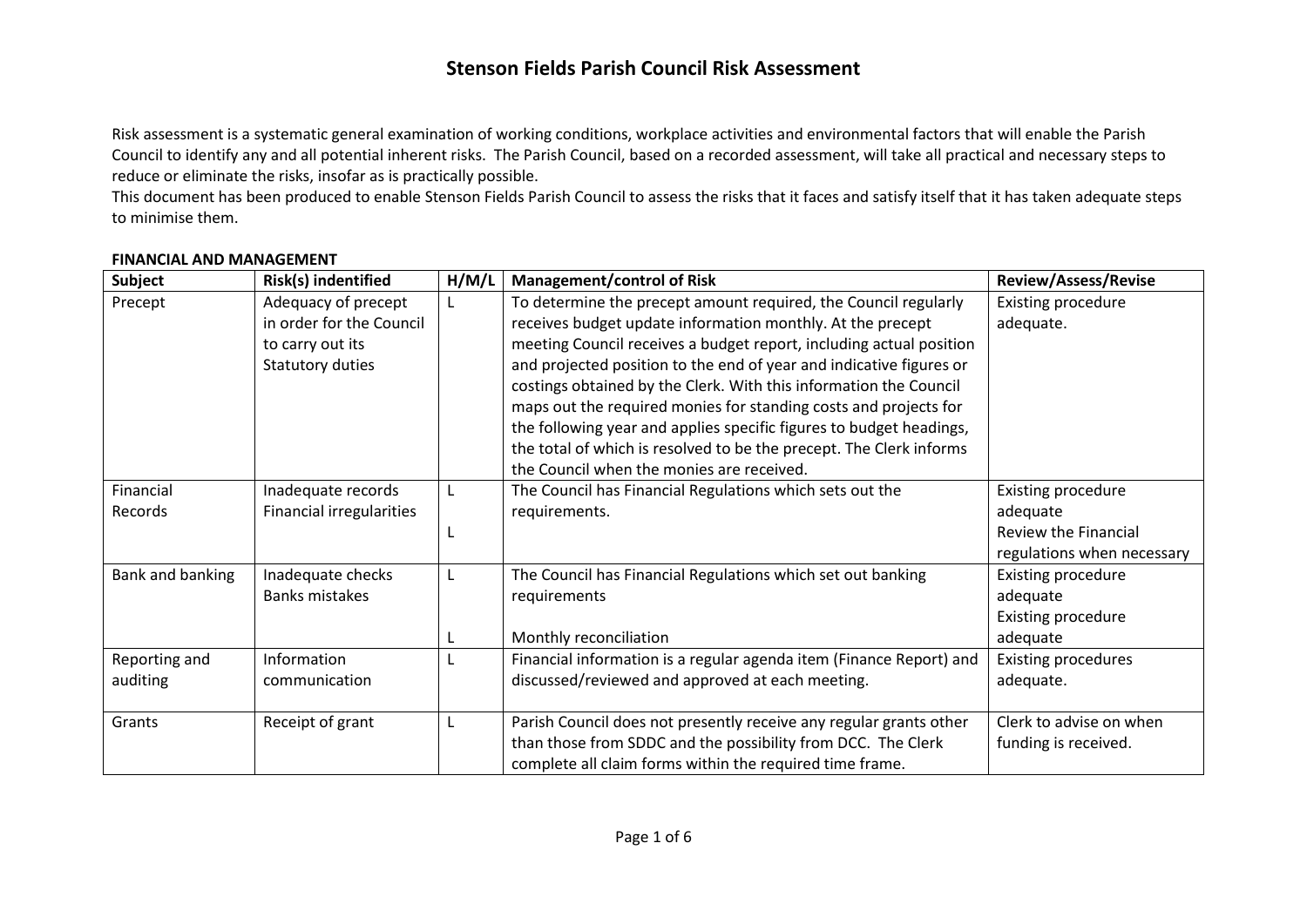| Grants and support<br>payable       | Power to pay<br>Authorisation of<br>Council to pay                      | L      | Any other grant applications will be subject to a separate risk<br>assessment<br>All such expenditure goes through the required Council process of<br>listed, approval, and minuted accordingly. If a payment is made<br>using S137 powers of expenditure, the Council will seek verification<br>of the need for the request. The Clerk/RFO will maintain an annual<br>running total of payments made under S137 to ensure that the<br>average legal limit per head is not exceeded.                                                                                                                                                                                                                                                                                                                                                                                                                                                                                                                                                                                                                     | Procedure would be<br>formed, if required<br>Existing procedure<br>adequate.        |
|-------------------------------------|-------------------------------------------------------------------------|--------|----------------------------------------------------------------------------------------------------------------------------------------------------------------------------------------------------------------------------------------------------------------------------------------------------------------------------------------------------------------------------------------------------------------------------------------------------------------------------------------------------------------------------------------------------------------------------------------------------------------------------------------------------------------------------------------------------------------------------------------------------------------------------------------------------------------------------------------------------------------------------------------------------------------------------------------------------------------------------------------------------------------------------------------------------------------------------------------------------------|-------------------------------------------------------------------------------------|
| <b>Best value</b><br>accountability | Work awarded<br>Incorrectly.<br>Overspend on services.                  | L<br>M | Normal Parish Council practice would be to seek, if possible, more<br>than one quotation for any substantial work to be undertaken as<br>per the Financial Regulations. For major work competitive tenders<br>would be sought. If problems encountered with a contract the<br>Clerk would investigate the situation and report to the Council.                                                                                                                                                                                                                                                                                                                                                                                                                                                                                                                                                                                                                                                                                                                                                           | Existing procedure<br>adequate.<br>Include when reviewing<br>Financial regulations. |
| Salaries and assoc.<br>costs        | Salary paid incorrectly.<br>"Ghosts" on the payroll<br>(fictious staff) | L<br>L | The Parish Council authorises the appointment of all employees.<br>Salary rates are assessed annually by a Committee and the<br>recommendations are made to Full Council for approval to be<br>applied on 1 April each year. Salary analysis and slips are produced<br>by the Clerk monthly together with a schedule of payments to<br>HMRC (for Tax and NI). These are inspected at the Council<br>meetings and signed off. The Tax and NI is worked out using an<br>approved computerise payroll programme, and is regularly<br>updated.<br>All Tax and NI payments are submitted to HMRC together with the<br>RTI. The Lengthsmen each submit a weekly time sheet containing<br>hours, tasks. These are checked and initialled by the Clerk and<br>submitted into the records. Each has a contract of employment<br>and job description. The Clerk has a contract of employment and<br>job description. All contracts of employment contain a section on<br>overpayment and recoup. Salaries are paid in arrears, but if a<br>meeting is cancelled or moved then payments could be late or<br>missed. |                                                                                     |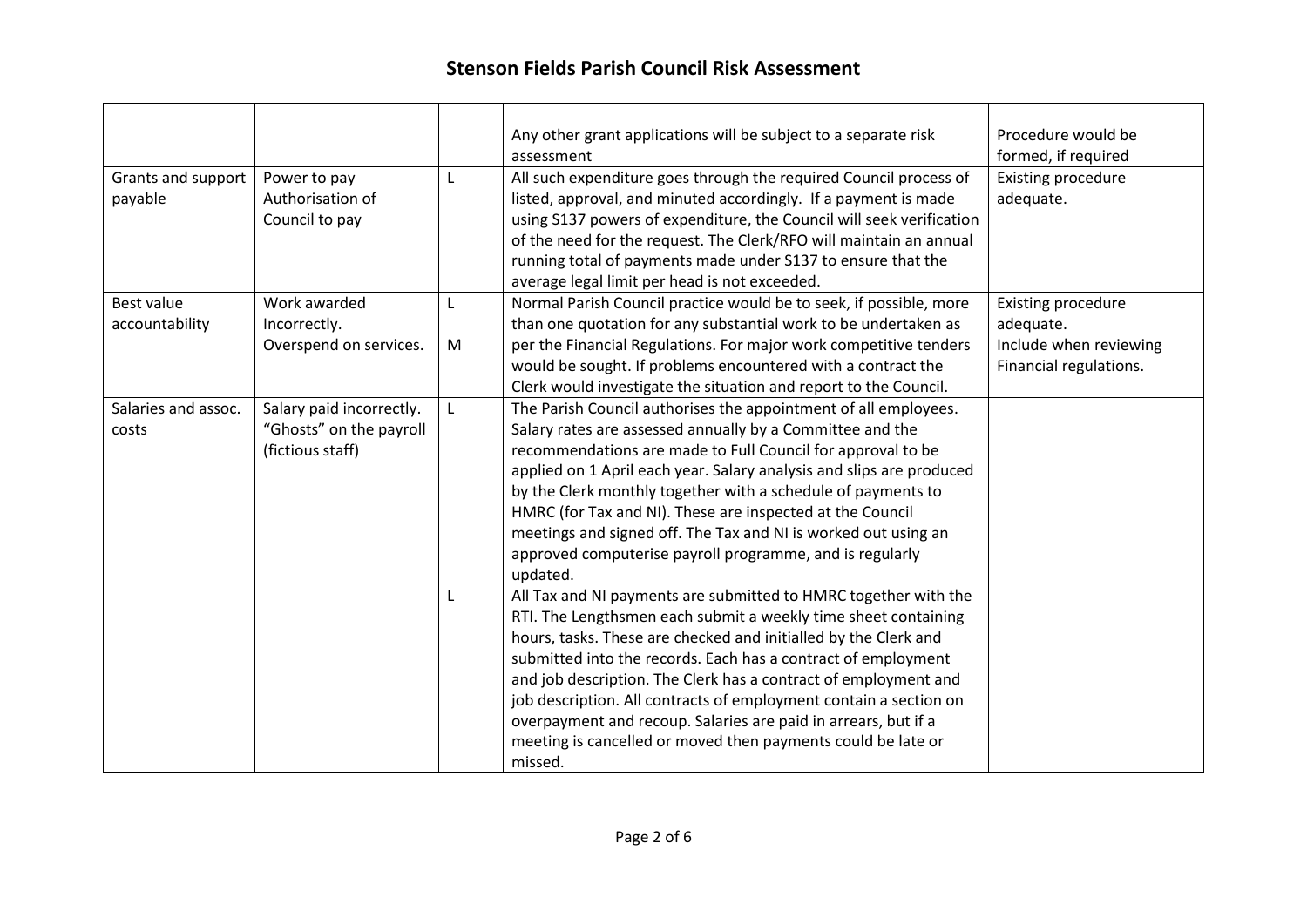| Employees                                           | Fraud by staff or<br>Councillors                 | L | Requirements of Fidelity Guarantee insurance adhered to with<br>regards to fraud. Financial Regulations to be regularly reviewed                                                                                                                                                                                                                                                                       | <b>Existing procedures</b><br>adequate.                                                              |
|-----------------------------------------------------|--------------------------------------------------|---|--------------------------------------------------------------------------------------------------------------------------------------------------------------------------------------------------------------------------------------------------------------------------------------------------------------------------------------------------------------------------------------------------------|------------------------------------------------------------------------------------------------------|
|                                                     | Health and safety                                | L | All employees to be provided adequate direction and safety<br>equipment needed to undertake their roles.                                                                                                                                                                                                                                                                                               | Monitor health and safety<br>requirements and insurance<br>annually.                                 |
| <b>VAT</b>                                          | Reclaiming/charging                              | L | VAT to be reclaimed at least annually to avoid any loss of income<br>to the Parish Council                                                                                                                                                                                                                                                                                                             | <b>Existing procedures</b><br>adequate                                                               |
| Audit -<br>Internal<br>Audit                        | Completion within time<br>limits                 | L | Internal auditor is appointed by the Council. Internal auditor is<br>supplied with the relevant documents to audit and the form to<br>complete and sign for the External Auditor. Procedures are all<br>covered in the 'Review of Effectiveness of the system of Internal<br>Audit' which is reviewed annually                                                                                         | Existing procedure<br>adequate                                                                       |
| <b>Annual Return</b>                                | Submit within time<br>limits                     | L | Employers Annual Return is completed and submitted online with<br>the prescribed time frame by the Clerk.<br>Annual Return completed and signed by the Council, submitted to<br>internal auditor for completion and signing then checked and sent<br>to External Auditor within time frame.                                                                                                            | <b>Existing procedures</b><br>adequate.                                                              |
| Legal Powers                                        | Illegal activity or<br>payments                  | L | All activity and payments within the powers of the Parish Council<br>to be resolved at full Council Meetings, including reference to the<br>power used under the Finance section of agenda and Finance<br>report monthly.<br>Councillors to receive initial training on election as Councillor and<br>all Councillors to continue to ensure that they are fully up to date<br>with latest developments | <b>Existing procedures</b><br>adequate.<br>Use of DALC Circulars.<br>Adherence to advice of<br>Clerk |
| Minutes/agendas/<br>Notices Statutory<br>Documents' | Accuracy and legality<br><b>Business conduct</b> | L | Minutes and agenda are produced in the prescribed manor by the<br>Clerk and adhere to the legal requirements.<br>Minutes are approved and signed at the next Council meeting.<br>Agenda displayed according to legal requirements.<br>Business conducted at Council meetings should be managed by the                                                                                                  | <b>Existing procedures</b><br>adequate.<br>Members adhere to Code of                                 |
|                                                     |                                                  |   | Chair                                                                                                                                                                                                                                                                                                                                                                                                  | Conduct                                                                                              |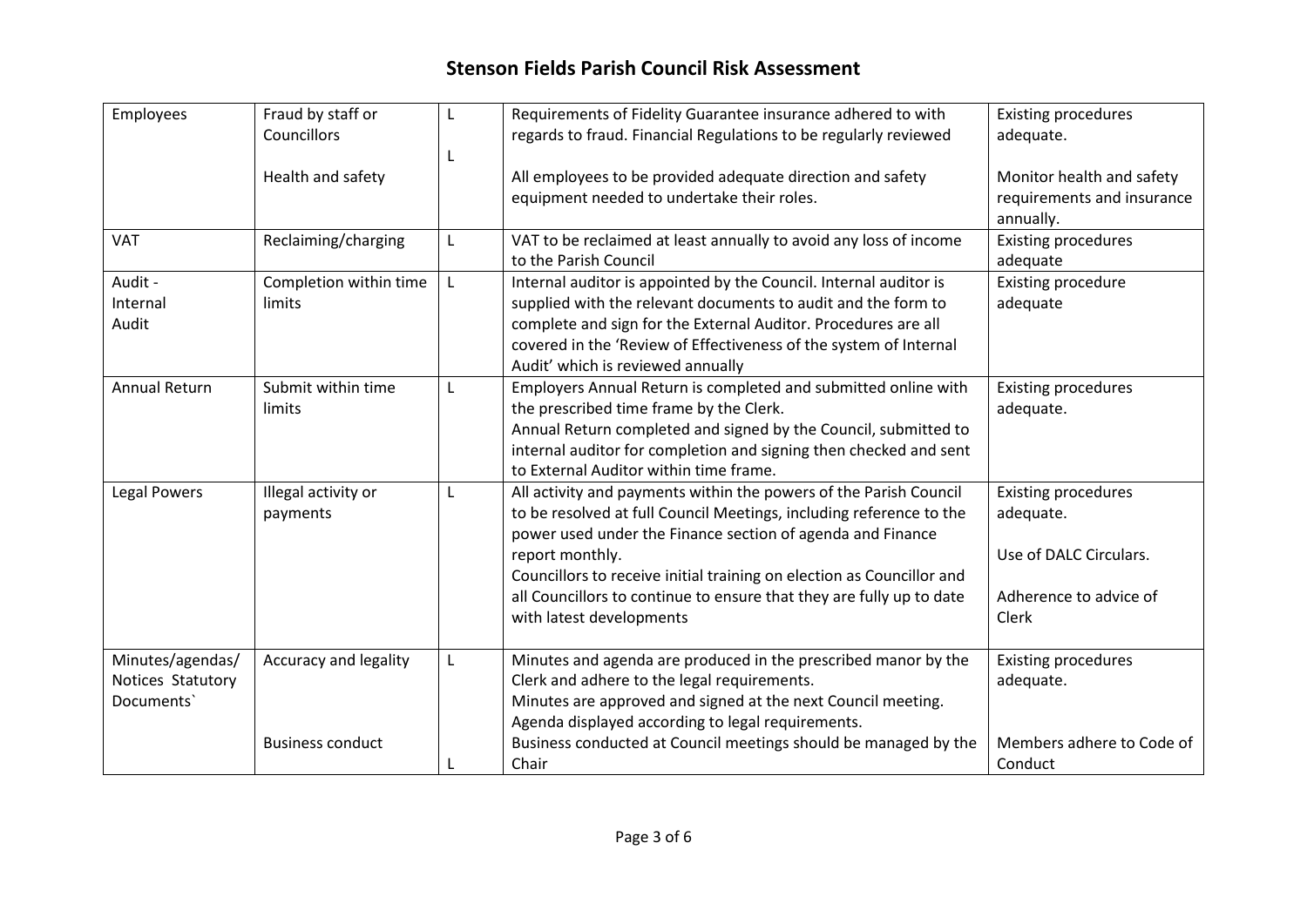|                   | Safe keeping of Parish    | L | Important Parish Council documents, such as the Minutes are to be     |                              |
|-------------------|---------------------------|---|-----------------------------------------------------------------------|------------------------------|
|                   | Council documents         |   | retained by the Clerk in a fireproof cabinet. Older minutes are to    |                              |
|                   |                           |   | be lodged with the Archive Dept (DCC) at Matlock                      |                              |
|                   |                           |   |                                                                       |                              |
|                   | Libel and Slander         | M | Chairman to maintain good order of the meetings to reduce risk of     | Chairman's conduct of        |
|                   |                           |   | slander. To reduce the risk of libel, Clerk to prepare minutes to     | meeting to be fair and firm. |
|                   |                           |   | appropriate level and skill of a Clerk; and for the draft minutes to  | Insurance policy to be kept  |
|                   |                           |   | be reviewed by the Chairman before being circulated                   | up to date and relevant.     |
| Members interests | Conflict of interests     | M | Declarations of interest by members at Council meetings.              | <b>Existing procedures</b>   |
|                   | Register of members       | M | Register of members' interests forms reviewed regularly.              | adequate.                    |
|                   | interests                 |   |                                                                       | Members take responsibility  |
|                   |                           |   |                                                                       | to update register.          |
| Insurance         | Adequacy                  |   | An annual review is undertaken of all insurance arrangements.         | Existing procedure           |
|                   | Cost                      |   | Employers and Employee liabilities a necessity and within policies.   | adequate.                    |
|                   | Compliance                |   | Ensure compliance measures are in place. Fidelity checks in place.    | Insurance reviewed           |
|                   | <b>Fidelity Guarantee</b> | M |                                                                       | annually.                    |
| Data protection   | Policy provision          | L | The Parish Council is not registered with the Data Protection         | Existing procedure           |
|                   |                           |   | Agency. Consideration is to be given to registering.                  | adequate.                    |
| Freedom of        | Policy                    | L | The Council has a Model Publication scheme in place. To date there    | Monitor any requests made    |
| Information       | Provision                 |   | has been no requests under FOI.                                       | under FOI                    |
|                   |                           | M | Clerk to maintain good filing system to enable prompt access to the   |                              |
|                   |                           |   | information.                                                          |                              |
|                   |                           |   | The Parish Council is aware that if a substantial request came in it  |                              |
|                   |                           |   | could create a number of additional hours work. The Parish Council    |                              |
|                   |                           |   | can request a fee to supplement the extra hours                       |                              |
| Councillors       | Loosing Councillor        | L | When a vacancy arises there is a legal process to follow. This either | Procedures of another body   |
|                   | Membership                |   | leads to a bye-election or into a co-option process. An election is   | are adequate.                |
|                   |                           |   | out of the Parish Council's control. The co-option process begins     |                              |
|                   |                           |   | with an advert, acceptance of applications, consideration of          |                              |
|                   |                           |   | applicants and co-option vote at a Council meeting then               |                              |
|                   |                           |   | appointment.                                                          |                              |
|                   | Having more than 7        |   | If there are more than 7 vacancies at any one time on the Council it  | <b>Existing procedures</b>   |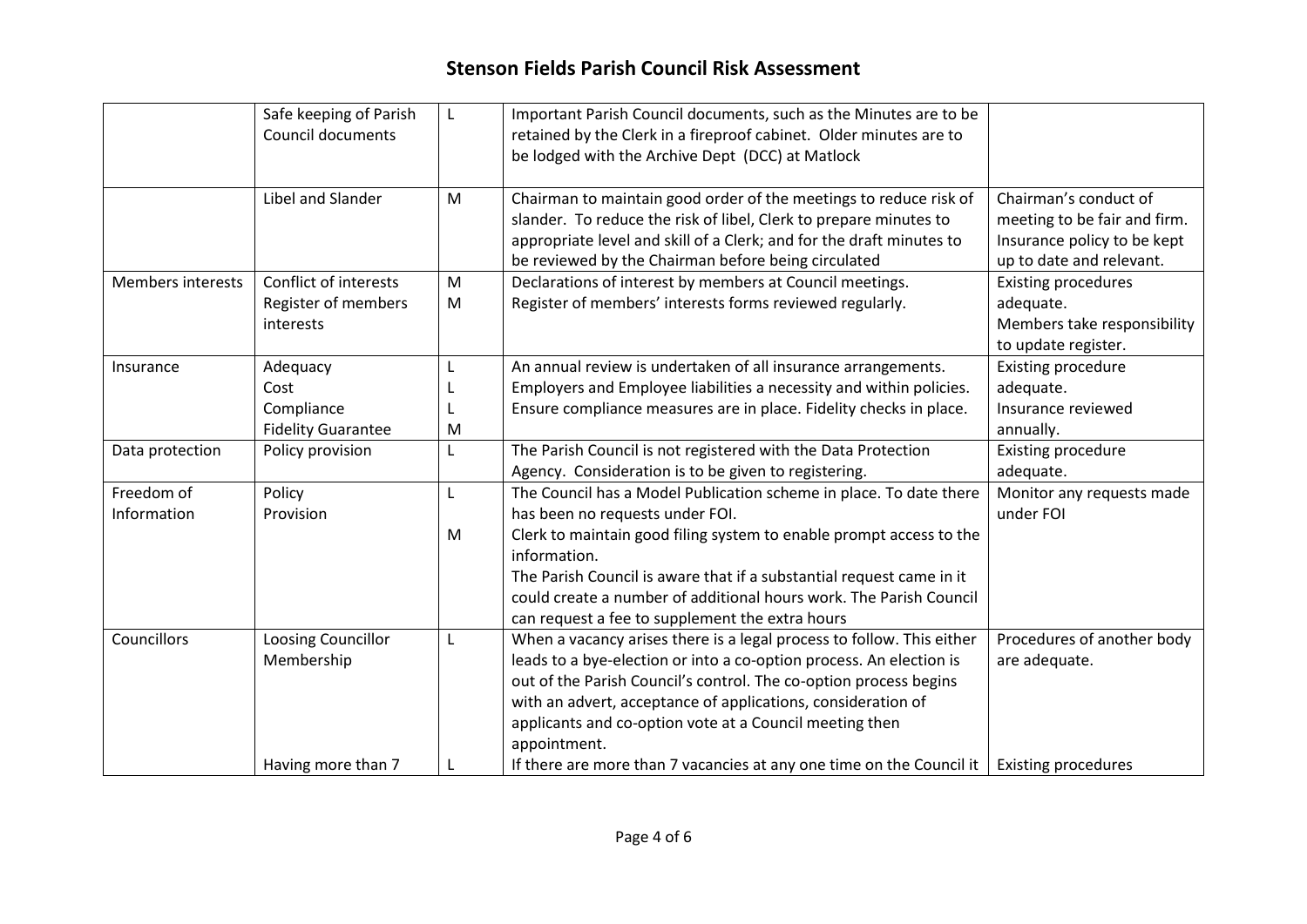| vacancies at any one | I becomes inquorate. The legal process of the District Council | adequate. |
|----------------------|----------------------------------------------------------------|-----------|
| time                 | I appointing members takes place.                              |           |
|                      |                                                                |           |